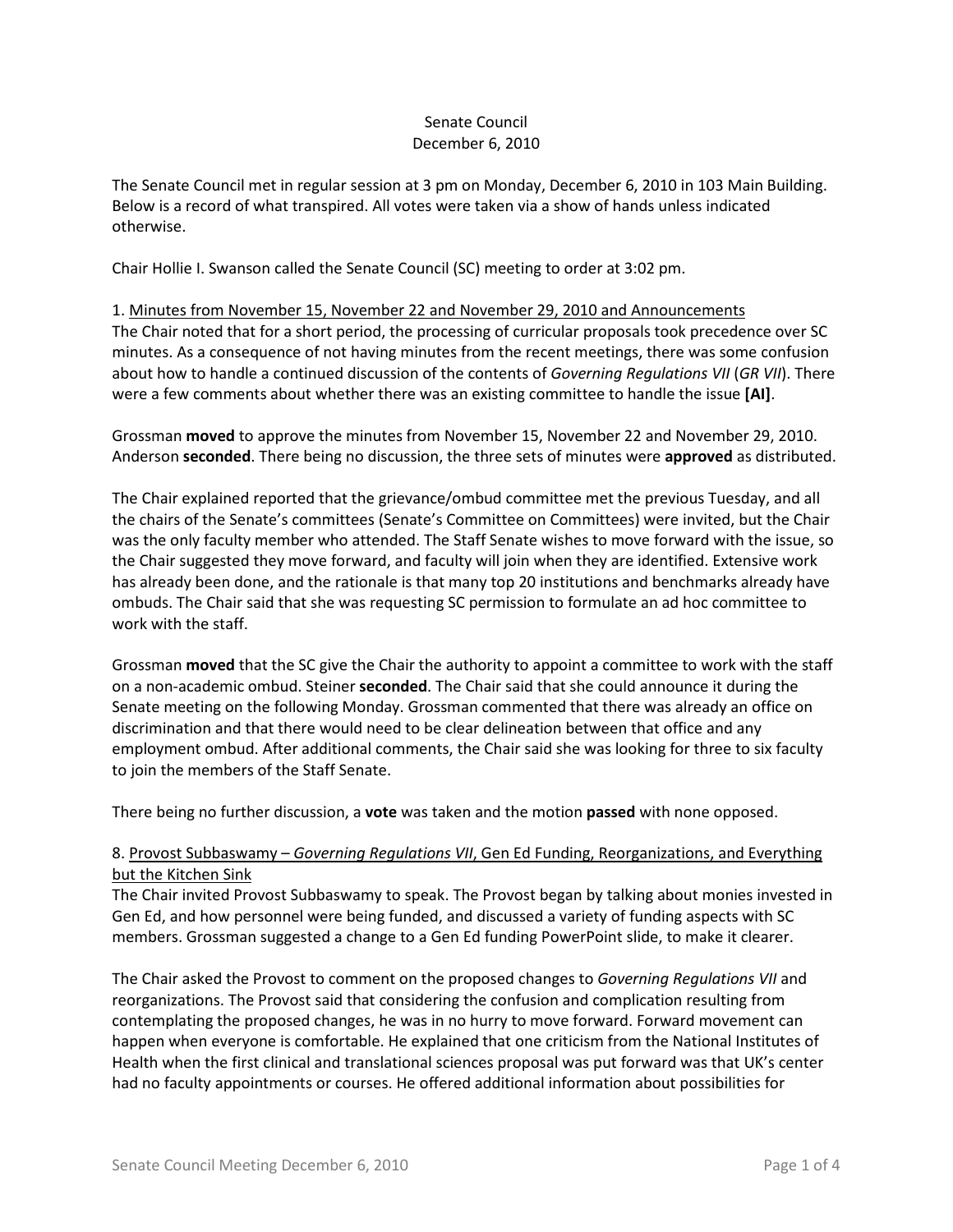changes to the organizational structure. The Provost and SC members then discussed organizational structure and centers.

Grossman asked the Provost about allowing family members of employees to use the Employee Education credit towards graduate courses, as well as undergraduate courses. The Provost said that he was willing to undertake it as an experiment. He said it could be tried for three years to see if it works. He said the funding for it would come from the President's office. Grossman expressed his appreciation for the Provost's consideration of the request. The Provost said that he only asked that the Senate utilize the same flexible approach in matters advancing the University. **[AI]**

After a few additional comments, the Provost thanked SC members, and departed.

#### 3. Committee Reports

## a. Senate's Academic Organization and Structure Committee – Dwight Denison, Chair

Proposed New Department of Science, Technology, Engineering and Math (STEM) Education (College of Education): The Chair invited Jennifer Wilhelm (ED/Curriculum and Instruction) to explain the proposal, which she did. She was assisted by Parker Fawson (department chair, Department of Curriculum and Instruction), Dean Mary John O'Hair, Margaret Mohrschroeder and Jana Bouwma-Gearhart. They answered a wide variety of questions from SC members. Afterwards, the Chair thanked the guests for their attendance and they departed.

SC members engaged in additional discussion. Randall expressed some concern that the proposed new department might not have the personnel resources to create a quality STEM program. Thelin offered some positive comments about the proposed new department, and there were additional comments by other SC members.

When there was no further discussion, a **vote** was taken on the motion from the Senate's Academic Organization and Structure Committee to approve the proposed new Department of Science, Technology, Education and Math (STEM) Education. The motion **passed** with none opposed.

#### 5. Officer Elections

The Chair turned the position of chair over to Vice Chair Anderson, and left the room.

Chair Anderson asked if there were any nominations for the position of chair. Grossman **nominated** Hollie I. Swanson for the position of chair. Nokes **seconded**.

Nokes **moved** to close nominations for the position of chair, and Kyle **seconded**. There being no discussion, a **vote** was taken on the **motion** to close nominations and the motion **passed** with none opposed.

A **vote** was then taken on the **motion** to elect Hollie I. Swanson to the position of chair, and the motion **passed** with none opposed. Therefore, Hollie I. Swanson was elected to the position of chair, for a term of June 1, 2011 – May 30, 2012.

SC members then discussed the position of vice chair. Steiner voiced concern that the election of officers did not include more senators, although he had no objection to the current officers. Chair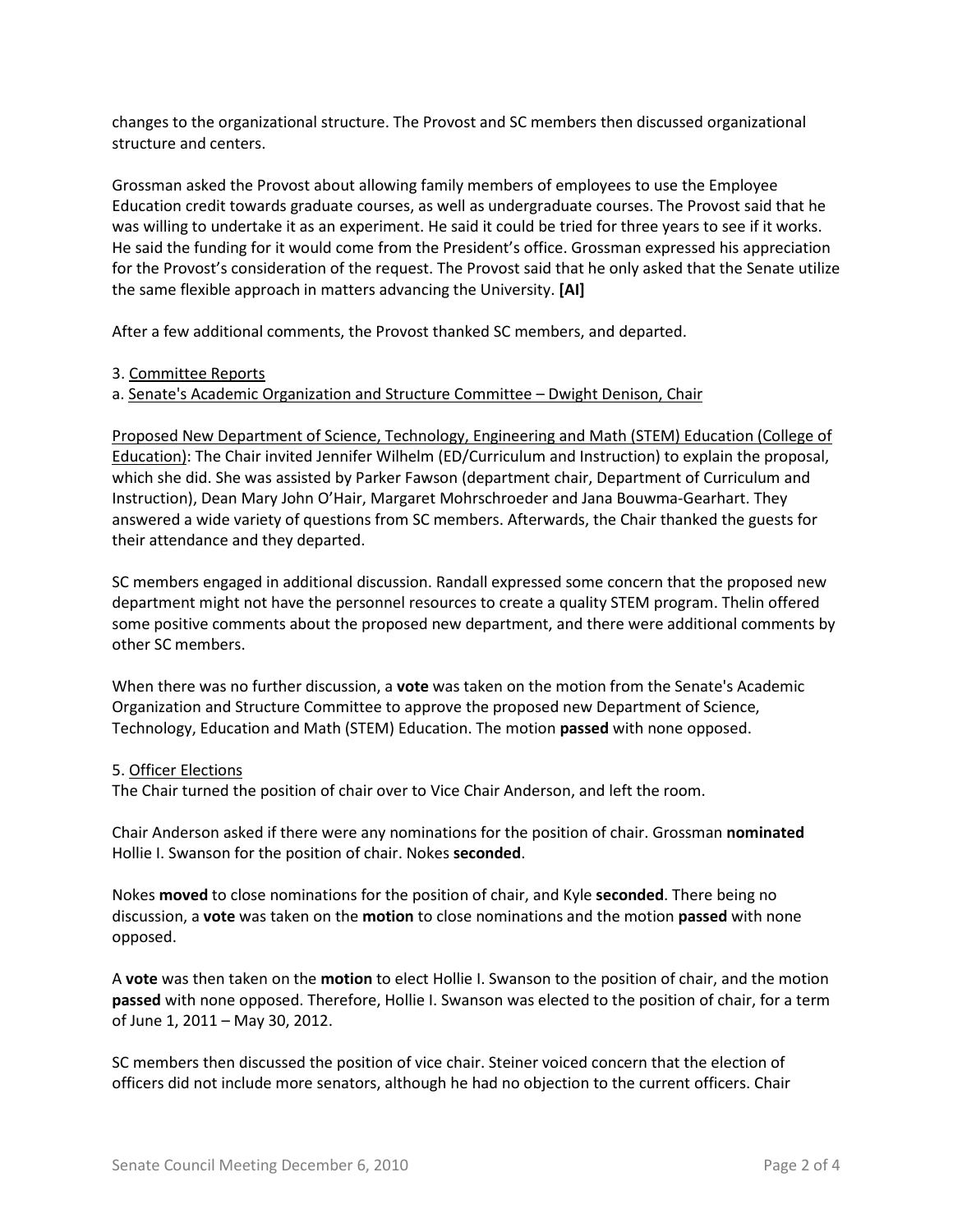Anderson said that Swanson could return, as the position of chair had been determined. Swanson returned and Anderson turned the meeting back over to the Chair.

SC members then discussed the position of vice chair, and agreed that in January the SC should discuss increasing the Senate's involvement in officer elections **[AI]**.

Grossman volunteered to serve as vice chair, although he noted that he had prior personal time commitments beginning in the summer, and had to make it known he might have to resign if the time commitment became too onerous. Chappell **seconded** the nomination of Grossman for vice chair.

Nokes **moved** to close nominations for the position of vice chair, and Kyle **seconded**. There being no discussion, a **vote** was taken on the **motion** to close nominations and the motion **passed** with none opposed.

A **vote** was then taken on the **motion** to elect Robert Grossman to the position of vice chair, and the motion **passed** with none opposed. Therefore, Robert Grossman was elected to the position of vice chair, for a term of June 1, 2011 – May 30, 2012.

## 4. Proliferation of Distance Learning – Raphael Finkel

Raphael Finkel (EN/Computer Science) explained to SC members that he had a handout he would offer to them when he was finished speaking. Guest Finkel then explained his concerns about the proliferation of distance learning (DL) courses, particularly those that involve a videotape of a professor's lecture. Finkel's concerns were as follows: 1. DL courses involve reallocation of tuition money; 2. new Gen Ed lines for lecturers are being used to teach DL courses; 3. the dean of the College of Arts and Sciences (AS) is offering bonuses to regular title series faculty to record courses for lecturers to offer during the summer; 4. whether DL courses have the same pedagogical value as traditional classroom courses; 5. AS is going to request approval for a great number of DL courses; and 6. there is some ambiguity in the definition of distance learning.

Finkel and SC members then engaged in discussion about Finkel's concerns. During the conversation, SC members determined they would invite Ruth Beattie to come and talk to SC members about DL courses **[AI]**. SC members also decided that they wanted to learn more about AS's plans for DL course **[AI]**, and would be in contact with the dean. There was additional discussion.

SC members then talked about how to possibly address the issue. It was determined that the SC needed to create a charge for a committee to review distance learning courses **[AI]**.

The Chair offered a few announcements:

- There will be no SC meeting on December 20.
- The Chair approved the inclusion of one student from Business and Economics to UK's December degree list.
- The Chair passed around information about what the Senate will be seeing regarding the Interim General Education Oversight Committee. She asked SC members to share comments with Assistant Provost Bill Rayens.